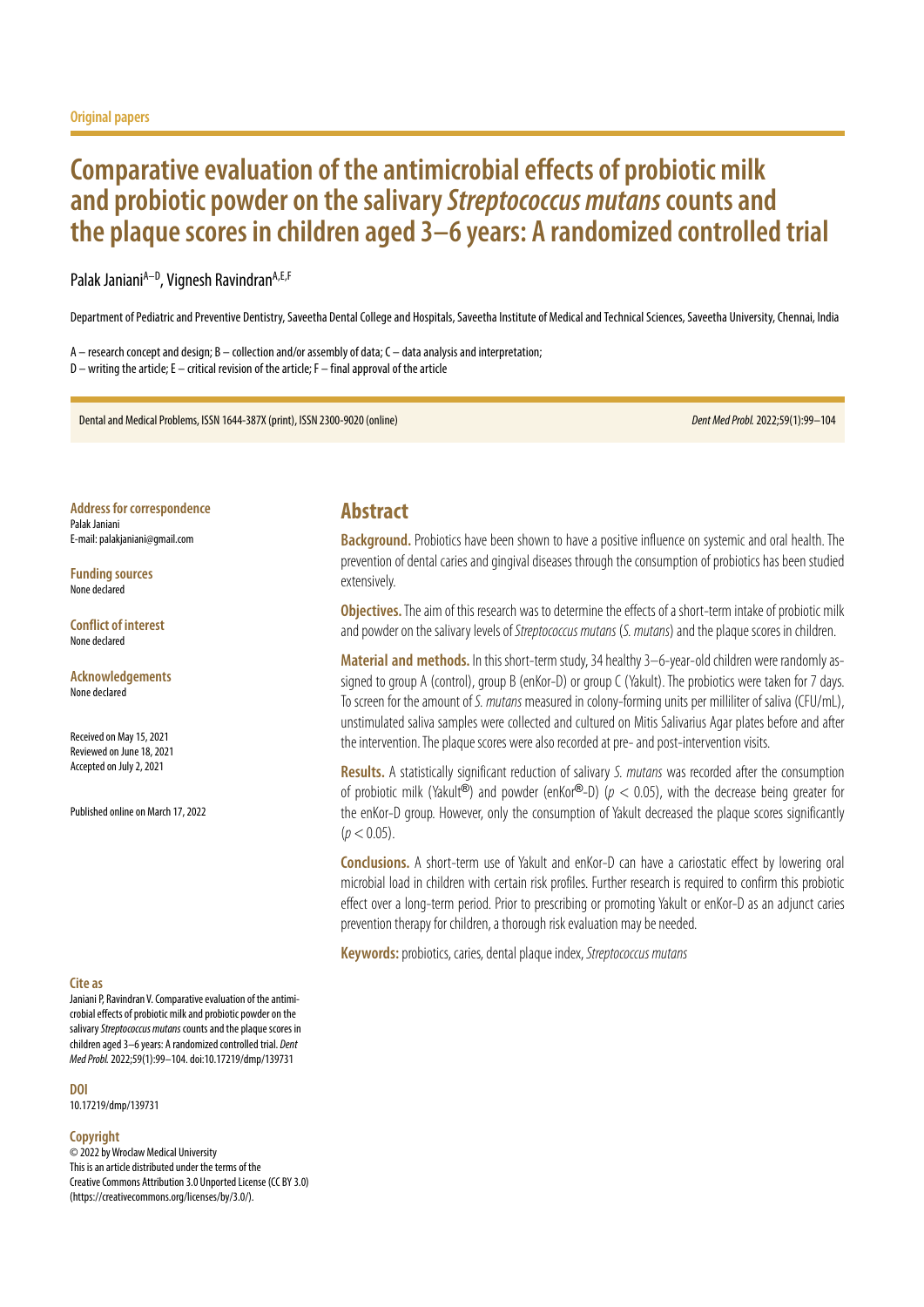# **Introduction**

Early childhood caries (ECC) is a distressingly widespread disease among children in both developed and developing countries, with *Streptococcus mutans* (*S. mutans*) considered to be the chief causative organism.<sup>1</sup> Despite the use of conventional caries treatment measures ranging from invasive approaches, such as extractions/restorations, to minimally invasive or noninvasive methods, such as the use of fluorides and remineralizing agents, the prevalence of ECC does not display a substantial decline.2 This can be attributed to most individuals neglecting oral health care, either due to the high cost of treatment or because of the lack of awareness about simple preventive methods that can be incorporated in one's daily life. One of such upcoming preventive tools against the development of caries is the use of probiotics.

The concept of probiotics, which was introduced by Élie Metchnikoff,<sup>3</sup> dates back to 1908. Originating from the Greek word meaning "for life", probiotics are defined as live microorganisms which, when administered in adequate amounts, confer a health benefit on the host.<sup>4</sup> Their effect on gut flora has been widely studied and it is believed that they have a similar effect in the oral cavity; they prohibit *S. mutans* from colonizing tooth surfaces, preventing the development of dental plaque and, as a result, decreasing the risk of dental caries.

A household name in the field of probiotics for over 50 years has been Yakult®, a well-known probiotic product originating from Japan and Taiwan. Its constituents include artificially sweetened skimmed milk with a suspension of *Lactobacillus casei* strain Shirota (LcS). Studies have shown that Yakult can be consumed on a daily basis by all children for up to 55 months without the fear of developing adverse effects.<sup>5</sup> Taking into account the high acceptability, minimal side effects and enhanced flavor of Yakult, it would be of great importance to determine the probiotic effects of LcS as a caries-preventing factor in people consuming this dairy beverage.

A newly emerging probiotic, enKor®-D, is an Indiabased product in the form of a sachet containing a blend of 2.7 billion colony-forming units (CFU) of different species of *Lactobacillus* bacteria. It is claimed that along with reducing the prevalence of caries, it can also alleviate gingivitis, periodontitis, halitosis, and a sore throat.<sup>6</sup> As opposed to Yakult and other probiotics, enKor-D is in a powdered form; it is to be consumed by sprinkling the contents of the sachet onto the tongue and allowing the powder to dissolve. Having simple administration instructions for all age groups, this probiotic could be the "next Yakult" in the industry.

Although the correlation between probiotics and oral health is not a satisfactorily ventured avenue, it has been suggested that consuming these products from an early age promotes the development of healthy bacterial strains in our bodies. The need to identify a suitable administration vehicle for these probiotic species is the first step. Currently, the globally fancied modes include milk, yogurt, ice cream, and cheese, but the ideal vehicle which could be widely accepted across age groups has not been confirmed yet. This study was conducted to determine the immediate short-term effects of probiotic milk and the newly emerging probiotic powder in a 3–6-year-old age group with the aim of comparing the salivary levels of *S. mutans* and the plaque scores before and after the administration of the probiotics.

# **Material and methods**

This parallel, randomized controlled trial (RCT) was carried out after obtaining approval from the institutional review board (IHEC/SDC/PEDO-2001/21/24) at a dental university setting (Saveetha Dental College and Hospitals, Chennai, India). It was conducted over a 1-month period, from December 2020 to January 2021. Children aged 3–6 years who reported to the Department of Pediatric and Preventive Dentistry at Saveetha Dental College and Hospitals and had a deft (for primary teeth – decayed, extracted, filled teeth)/DMFT (for permanent teeth – decayed, missing, filled teeth) score <2 were considered to be eligible for the study. Children having a history of dental treatment in the past 6 months, including topical fluoride application, severe medical conditions, any allergy to dairy products, and those on any medications were excluded from the study.

A sample size of 27 was determined with an 80% power of study at a significance level of 0.05 to detect a discrepancy between the groups. To account for a potential loss to follow-up of up to 20%, 7 children were added, bringing the overall number of participants to 34. The 34 children were randomly allocated with a coin toss to the control group or either test group (another coin toss) after their dental status was checked with a mouth mirror and a probe under operative light in a conventional dental chair. Allocation was performed by one of the investigators (VR). The allocation process is depicted in a flow chart (Fig. 1).

The study was explained to the parents before data was collected, and their informed consent was received. The included subjects were randomly divided into 3 groups: group A (control); group B (enKor-D); and group  $C$ (Yakult). The single-blinding procedure was followed, in which the individuals examining the subjects and gathering data were unaware of the group the participant belonged to. Subjects in group A were not given anything to consume, whereas those in group B received 1 sachet of probiotic powder (enKor-D; Tenshi LifeCare, Bengaluru, India) and those in group C received 10 mL of probiotic milk (Yakult; Yakult Danone India, New Delhi, India) for 7 days. The parents were instructed about the mode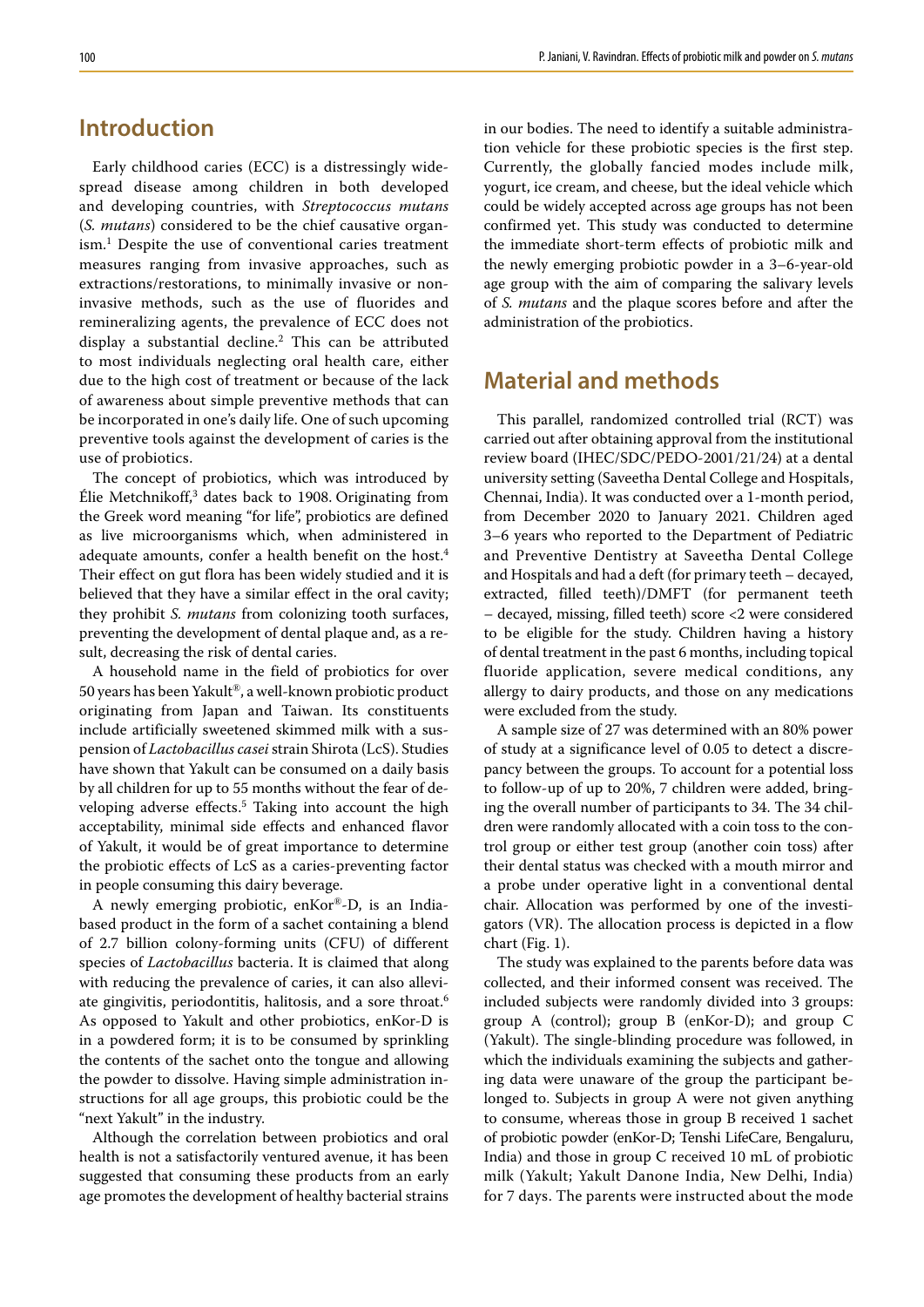

Fig. 1. Consolidated Standards of Reporting Trials (CONSORT) flow diagram

of administration of enKor-D, which is to be consumed by sprinkling the contents of the sachet onto the tongue and allowing the powder to dissolve. Rather than drinking Yakult directly, the subjects from group C were given similar orders, which included keeping the drink in their mouth for 1 min, and then swallowing it. This was done to ensure the topical effect of Yakult, similar to that of enKor-D. The parents were informed that their children should avoid rinsing their mouths and abstain from any liquid or solid intake for a period of 30 min after having the probiotic. They were asked to send the investigator a video of their child taking the probiotic every day. Common dietary recommendations and oral hygiene instructions were to be followed by all groups during the study period.

At the 1st visit, the collection of baseline unstimulated saliva into a 20-milliliter disposable sterile container was carried out. The salivary samples were immediately taken to the laboratory for culturing. These samples were inoculated for 48 h at 37°C on freshly prepared Mitis Salivarius Agar culture plates (Mitis Salivarius Agar Base; HiMedia Laboratories, Mumbai, India) and subjected to microbial analysis (Fig. 2). An automated colony counter (LT-37; Labtronics, Panchkula, India) was used to determine the amount of *S. mutans*, which was measured in CFU/mL of saliva. The Silness–Löe plaque index (PI) was used to record the plaque scores for all subjects. These findings were tabulated and used to establish baseline statistics.

After a 7-day period of probiotic consumption (i.e., on day 8), unstimulated saliva was collected again into a different sterile container and incubated, after which the colonies were counted. The PI scores were also recorded. The data was tabulated in the same Microsoft Office Excel spreadsheet (v. 2010; Microsoft, Redmond, USA) as the baseline data.



Group A: Control group culture plates

Group B: enKor-D group culture plates

Group C: Yakult group culture plates

Fig. 2. Salivary samples inoculated on Mitis Salivarius Agar culture plates Intervention – the consumption of the probiotic;

left side – pre-intervention; right side – post-intervention (in group A, no intervention was employed).

### **Statistical analysis**

The data was exported and subjected to statistical analysis with the use of the IBM SPSS Statistics for Windows software, v. 23.0 (IBM Corp., Armonk, USA).

Descriptive statistics were employed with regard to the plaque scores and the *S. mutans* counts. Parametric tests were used to determine statistically significant differences in both the microbial counts and the plaque scores. The intergroup comparisons (between the 3 groups) of the mean PI scores and *S. mutans* counts at both time points (before and after) were performed using the analysis of variance (ANOVA). Tukey's post hoc honestly significant difference (HSD) test was carried out for multiple comparisons. The intragroup comparisons of the mean PI scores and *S. mutans* counts in all 3 groups were made using the paired *t* test. For all analyses, *p* < 0.05 was considered statistically significant.

### **Results**

Thirty-four children aged 3–6 years were recruited for this study. Four children dropped out after the 1<sup>st</sup> appointment; 2 were from the enKor-D group and 2 were from the Yakult group.

According to the findings of this research, all groups showed a decrease in the PI scores after 7 days as compared to baseline, but only the participants who consumed Yakult showed a statistically significant reduction  $(p = 0.016)$  (Table 1). The intergroup comparisons of the PI scores revealed no statistically significant differences between the groups (Table 1). A reduction in the *S. mutans* counts was also observed in all groups, with the control group showing the smallest decline (Table 2). This reduction was statistically significant after the consumption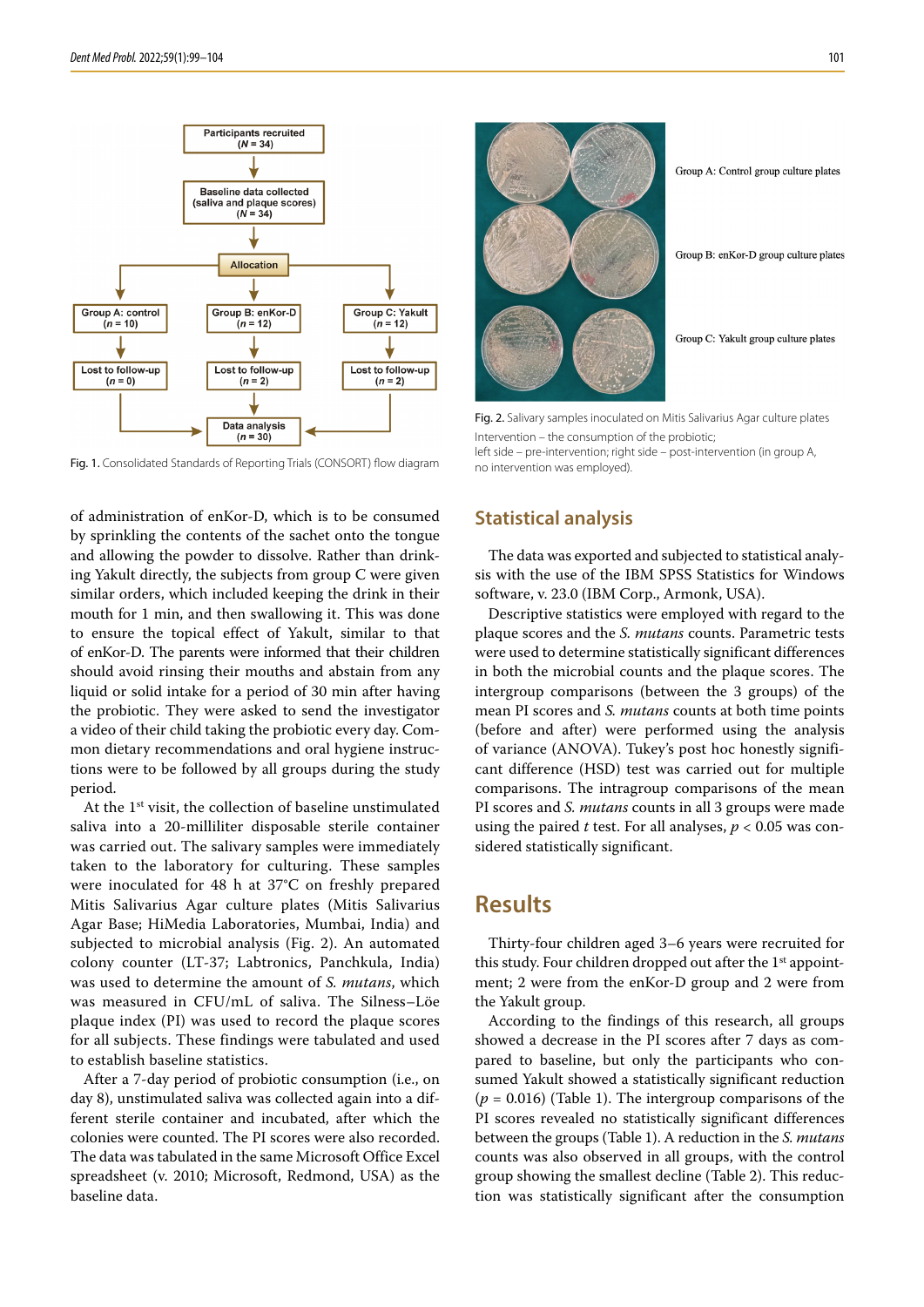of both probiotics, with enKor-D providing a more pronounced decrease from 560.3 CFU/mL to 340.1 CFU/mL (Table 2).

These comparisons indicate that during the study period, both probiotics decreased the salivary *S. mutans* levels, but only the consumption of Yakult decreased the plaque scores significantly ( $p < 0.05$ ). No side effects were reported in any of the groups.

### **Discussion**

Early childhood caries is a common disease globally, showing a varied prevalence, with less developed countries reporting an incidence of up to 70%.<sup>7</sup> Not only does ECC have a long-term negative effect on dentition, but it may also have an effect on a child's general health, cognitive abilities and overall quality of life; dental caries pain has a detrimental effect on a child's physical well-being, sleep habits, and desire to understand and practice daily activities.<sup>7</sup> These findings highlight the urgency of researching novel self-administered prevention approaches to supplement the current evidence-based guidelines for ECC regulation. As a result, the use of a number of antiplaque products has been attempted to enhance oral hygiene, including local and systemic fluorides, pit and fissure sealants, and newer options, including xylitol, triclosan and probiotics.8

Bacterial therapy, also known as a replacement therapy, is a form of treatment that uses harmless bacteria rather than pathogenic microorganisms to cure diseases. Due to their beneficial effects in treating caries, gingivitis and halitosis, probiotics have been added to toothpastes and mouthwashes. They present no chronic toxicity and have beneficial systemic effects when ingested. As a result, probiotics are truly novel, cutting-edge agents that can be used to treat dental caries, including ECC, with minimal side effects.<sup>9</sup> According to Hedayati-Hajikand et al., a long-term use of dairy products containing probiotic strains may aid in the prevention and treatment of childhood caries.<sup>10</sup>

Poureslami et al. studied the effects of a dairy product of a probiotic nature (Espar) on the salivary calcium and *S. mutans* levels.<sup>11</sup> They concluded that increasing the calcium content of dental plaque, which can be successfully achieved by eating dairy products, can prevent enamel demineralization.<sup>11</sup> In the present study, milk was selected for analysis in one test group, since it possesses anticariogenic properties due to the casein, calcium and phosphorus content. Above all, milk is popular and commonly liked. The ideal vehicle for the delivery of probiotics has not been established yet; enKor-D, being a new probiotic, was included in this study, as it uses a new delivery system for administering probiotics.

Two of the most commonly used probiotic bacterial genera are *Bifidobacterium* and *Lactobacillus*. 12 The *Lactobacillus* species have been found to prevent the development of the *S. mutans* colonies when the probiotics are applied during oral biofilm creation.<sup>13</sup> The significant drop in the salivary levels of *S. mutans* found in this study may be explained by the potential mechanisms of action of probiotics, which include the inhibition of bacterial adhesion, preventing the colonization of the oral cavity early on, interspecies association, and immunomodulation.14

| Time point                                             | Group A<br>(control) | Group B<br>(enKor-D) | Group C<br>(Yakult) | Intergroup comparison<br>$p$ -value<br>(ANOVA) |
|--------------------------------------------------------|----------------------|----------------------|---------------------|------------------------------------------------|
| Baseline/Pre-intervention                              | $0.53 + 0.15$        | $0.47 + 0.19$        | $0.60 \pm 0.16$     | 0.243                                          |
| Post-intervention                                      | $0.44 \pm 0.15$      | $0.37 + 0.21$        | $0.41 \pm 0.17$     | 0.678                                          |
| Intragroup comparison<br>$p$ -value<br>(paired t test) | 0.089                | 0.097                | $0.016*$            | $\overline{\phantom{0}}$                       |

Table 1. Comparison of the plaque index (PI) scores within and between the study groups

Data presented as mean ± standard deviation (*M* ±*SD*). \* statistically significant.

Table 2. Comparison of the *Streptococcus mutans* (*S. mutans*) counts [CFU/mL] within and between the study groups

| Time point                                             | Group A<br>(control) | Group B<br>(enKor-D) | Group C<br>(Yakult) | Intergroup comparison<br>$p$ -value<br>(ANOVA) |
|--------------------------------------------------------|----------------------|----------------------|---------------------|------------------------------------------------|
| Baseline/Pre-intervention                              | $468.1 \pm 169.3$    | $560.3 + 121.6$      | $566.5 + 109.6$     | 0.212                                          |
| Post-intervention                                      | $452.7 + 172.4$      | $340.1 + 111.4$      | $395.4 \pm 112.0$   | 0.195                                          |
| Intragroup comparison<br>$p$ -value<br>(paired t test) | 0.092                | $0.003*$             | $0.005*$            |                                                |

Data presented as *M* ±*SD*. \* statistically significant.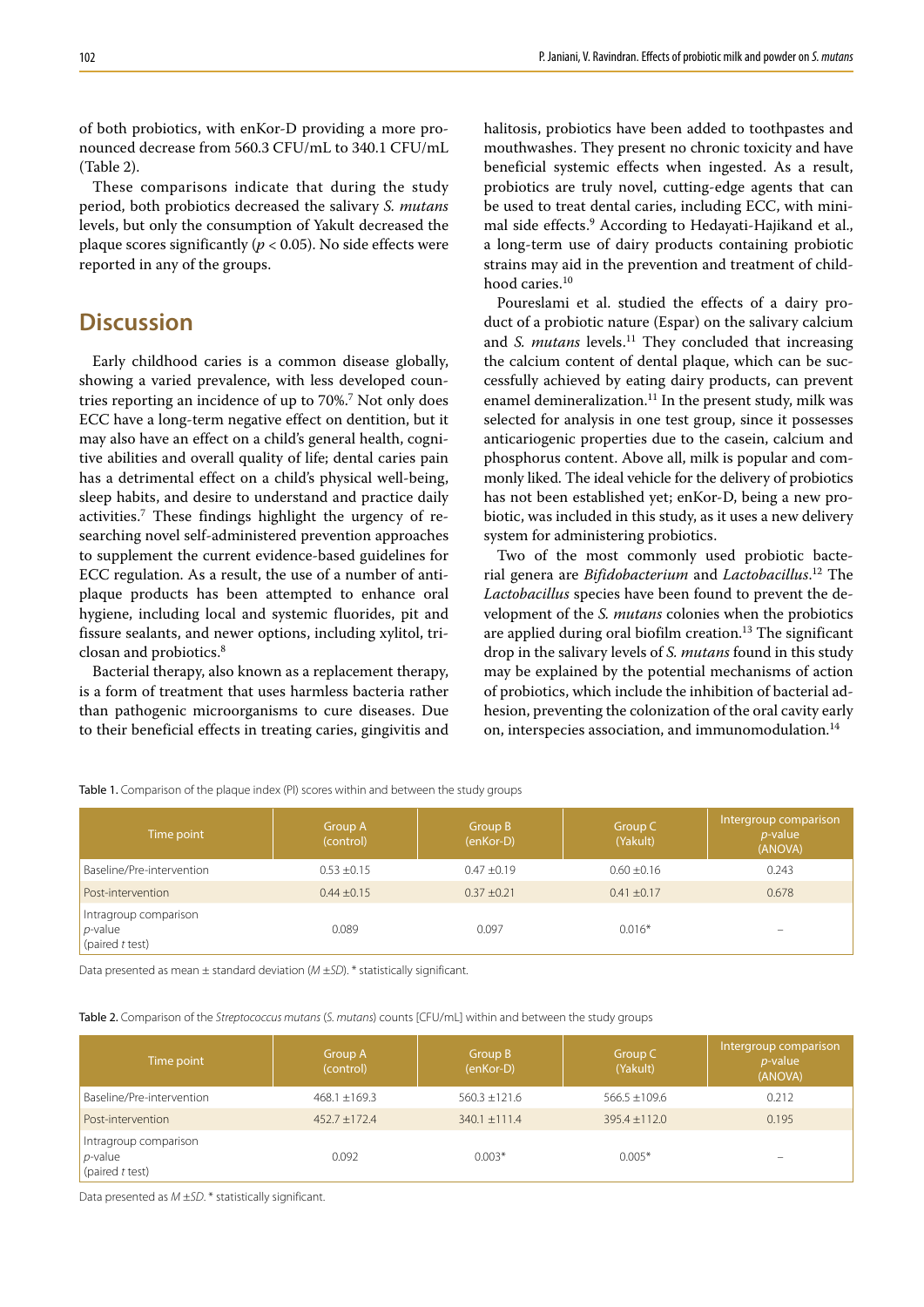As opposed to this study, previous studies showed that probiotics containing *Lactobacillus reuteri* (*L. reuteri*) led to a substantial decrease in the plaque scores due to their anti-inflammatory action.15–17 The current findings show that a significant decrease in the plaque scores was observed only with the consumption of Yakult, which does not contain that particular species of *Lactobacillus*. On the other hand, the use of enKor-D did not result in a significant decrease in the plaque scores, even though it contains *L. reuteri*. The different tooth brushing habits of children may have played a role in lowering the plaque scores in the Yakult group more than in the enKor-D group.

As shown in Table 2, the salivary levels of *S. mutans* recorded after 7 days of probiotic consumption were statistically significantly lower as compared to baseline ( $p < 0.05$ ). The findings of this research match those of Chinnappa et al., who observed differences after 1 h, but they became statistically significant after 7 days.18 Our analysis showed a statistically significant decrease in salivary *S. mutans* after the intake of probiotic milk and powder, which is consistent with previous research by Jindal et al.<sup>19</sup> Chuang et al. presented results that were contrasting to ours; they showed no statistically significant differences between the control and probiotic groups.<sup>20</sup>

The beneficial effects of probiotics are transient and they do not persist for long after the discontinuation of consumption.<sup>21</sup> Depending on the vehicle utilized for the probiotic, different studies suggest varying washout times. In a study by Mahantesha et al., the participants consuming probiotic ice cream (Amul) showed reduced *S. mutans* levels when compared to a probiotic drink (Yakult) after a 90-day washout period.22 The participants in a study by Manoharan et al. were given homemade probiotic curd to consume and the gradual recolonization of the studied organisms was observed after a washout period of 14 days.<sup>23</sup> Hence, further studies would be required to assess the long-term efficacy of probiotics, based on their washout periods.

#### **Limitations**

Even though only short-term probiotic administration was evaluated in this study, a substantial decrease in the *S. mutans* cariogenic bacterial count was noticed. It is possible that taking probiotics for a longer period of time would help deter caries from developing. Long-term research on the effects of probiotics in reducing bacterial counts would be beneficial. Another limitation of this study is a relatively small sample size, suggesting that the study could be underpowered. On the other hand, the major effects observed in the respondent sample suggest that the possible impact merits further study.

### **Conclusions**

Probiotic milk (Yakult) was found to be as effective as probiotic powder (enKor-D) in decreasing the salivary *S. mutans* levels. Yakult was more effective in reducing the plaque scores over a 7-day period. Since they are ingestible and have limited systemic toxic effects, probiotics can be used as an alternative to other preventive measures for dental caries, especially in children above the age of 3 years. The use of such agents for an extended period of time, however, should be analyzed in further studies.

### **Ethics approval and consent to participate**

This study was carried out after obtaining approval from the institutional review board (IHEC/SDC/PEDO-2001/21/24) at Saveetha Dental College and Hospitals, Chennai, India. The participants' parents provided written informed consent prior to the investigation.

#### **Data availability**

The datasets generated and/or analyzed during the current study are available from the corresponding author on reasonable request.

### **Consent for publication**

Not applicable.

#### **ORCID iDs**

Palak Janiani **b** https://orcid.org/0000-0002-4957-3083 Vignesh Ravindran **I** https://orcid.org/0000-0002-7534-3636

#### **References**

- 1. Marcenes W, Kassebaum NJ, Bernabé E, et al. Global burden of oral conditions in 1990–2010: A systematic analysis. *J Dent Res*. 2013;92(7):592–597. doi:10.1177/0022034513490168
- 2. Ashwin D, Ke V, Taranath M, Ramagoni NK, Nara A, Sarpangala M. Effect of probiotic containing ice-cream on salivary *Mutans Streptococci* (SMS) levels in children of 6–12 years of age: A randomized con‑ trolled double blind study with six-months follow up. *J Clin Diagn Res*. 2015;9(2):ZC06–ZC09. doi:10.7860/JCDR/2015/10942.5532
- 3. Mackowiak PA. Recycling Metchnikoff: Probiotics, the intestinal microbiome and the quest for long life. *Front Public Health*. 2013;1:52. doi:10.3389/fpubh.2013.00052
- 4. FAO Food and Nutrition Paper 85. Probiotics in food: Health and nutritional properties and guidelines for evaluation. Rome, Italy: World Health Organization, Food and Agriculture Organization of the United Nations; 2006:3. http://www.fao.org/3/a0512e/a0512e.pdf. Accessed March 21, 2021.
- 5. Lin YTJ, Chou CC, Hsu CYS. Effects of *Lactobacillus casei* Shirota intake on caries risk in children. *J Dent Sci*. 2017;12(2):179–184. doi:10.1016/j.jds.2016.09.005
- 6. Velbiom probiotics. https://velbiom.com/enKor‑D-landing-page/. Accessed March 21, 2021.
- 7. Anil S, Anand PS. Early childhood caries: Prevalence, risk factors, and prevention. *Front Pediatr*. 2017;5:157. doi:10.3389/fped.2017.00157
- 8. Subramaniam P, Nandan N. Effect of xylitol, sodium fluoride and triclosan containing mouth rinse on *Streptococcus mutans*. *Contemp Clin Dent*. 2011;2(4):287–290. doi:10.4103/0976-237X.91790